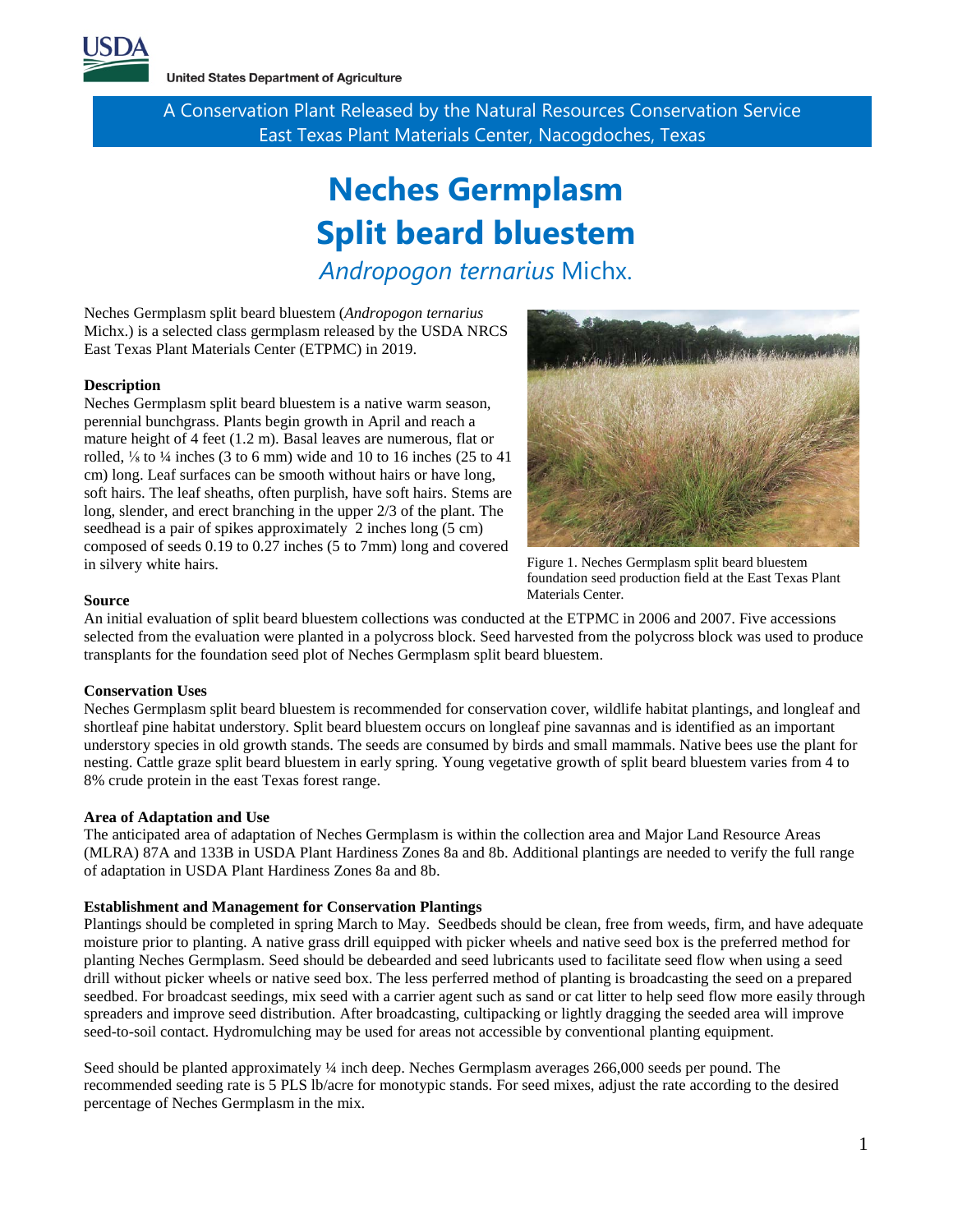Split [beard bluestem tolerates periodic burning, however annual burning followed by improper grazing management is](#page-0-0)  detrimental and reduces stand longevity. [Contact your local NRCS office for assistance with developing a prescribed grazing](#page-0-0)  or [burn plan. Mowing and pre-emergent herbicides may be used to control weed](#page-0-0) competition after establishment where [applicable. Please contact your local extension office for herbicide recommendations.](#page-0-0) 

## **Ecological Considerations**

Neches Germplasm would not constitute the introduction of a foreign species to local ecosystems. Its escape from planted areas would not be considered hazardous or detrimental to the natural landscape. However, seed is wind distributed and may establish in areas adjacent to plantings.

## **Seed and Plant Production**

Seed production fields of Neches Germplasm can be started from transplants or direct seeding. The recommended row spacing is 40 inches for either method. Spring transplanting is the preferred method of establishment and reduces the time needed to achieve a solid stand. It also allows use of pre-emergent herbicide to control weedy annual competition during establishment. Direct seeded stands require an extra year for establishment compared to transplants. Use a seeding rate of 35 seeds/linear foot when direct seeding.

Neches Germplasm is indeterminate and plants mature in late fall at the ETPMC. Preferred harvest methods are by flail vac or seed stripper as these non destructive methods allow for multiple harvests as seed matures. Air dry and debeard the seed after harvest. Debearding removes most awns and seed appendages improving flow through seed cleaners and planters. Use a seed cleaner with air adjustments and separation screens, $1/16$  round or  $1/16$  x  $1/2$  slotted, to remove remaining stems, chaff, and unfilled seed. Seed yield is ~30 pure live seed lb/acre. with average purity and germination of 87% and 77% respectively. Store seed in a controlled environment of 45°F temperature and 50% or less relative humidity to enhance seed longevity.

## **Availability**

*For conservation use:* Neches Germplasm splitbeard bluestem release will be identified by USDA NRCS accession number 9095095. Generation 0 seed is maintained by the USDA NRCS East Texas Plant Materials Center, Nacogdoches, Texas.

*For seed or plant increase:* All commercial seed fields of Neches Germplasm must be isolated from other cultivated varieities and wild populations of split beard bluestem by a minimum of 900 feet.

# *For more information, contact:*

East Texas Plant Materials Center, 6598 FM 2782, Nacogdoches, Texas 75964. Phone: (936) 564-4873 <http://www.nrcs.usda.gov/wps/portal/nrcs/main/plantmaterials/pmc/central/etpmc/>

#### **Citation**

Release Brochure for Neches Germplasm split beard bluestem (*Andropogon ternarius*). USDA-Natural Resources Conservation Service, East Texas Plant Materials Center. Nacogdoches, Texas 75964 Published October 2019

For additional information about this and other plants, please contact your local USDA Service Center, NRCS field office, or Conservation District [<http://www.nrcs.usda.gov/>](http://www.nrcs.usda.gov/), and visit the PLANTS Web site [<http://plants.usda.gov>](http://plants.usda.gov/) or the Plant Materials Program Web site [<http://www.plant-materials.nrcs.usda.gov>](http://www.plant-materials.nrcs.usda.gov/)

In accordance with Federal civil rights law and U.S. Department of Agriculture (USDA) civil rights regulations and policies, the USDA, its Agencies, offices, and employees, and institutions participating in or administering USDA programs are prohibited from discriminating based on race, color, national origin, religion, sex, gender identity (including gender expression), sexual orientation, disability, age, marital status, family/parental status, income derived from a public assistance program, political beliefs, or reprisal or retaliation for prior civil rights activity, in any program or activity conducted or funded by USDA (not all bases apply to all programs). Remedies and complaint filing deadlines vary by program or incident.

Persons with disabilities who require alternative means of communication for program information (e.g., Braille, large print, audiotape, American Sign Language, etc.) should contact the responsible Agency or USDA's TARGET Center at (202) 720-2600 (voice and TTY) or contact USDA through the Federal Relay Service at (800) 877-8339. Additionally, program information may be made available in languages other than English.

To file a program discrimination complaint, complete the USDA Program Discrimination Complaint Form, AD-3027, found online at How to File a Program [Discrimination Complaint](https://www.ascr.usda.gov/how-file-program-discrimination-complaint) and at any USDA office or write a letter addressed to USDA and provide in the letter all of the information requested in the form. To request a copy of the complaint form, call (866) 632-9992. Submit your completed form or letter to USDA by: (1) mail: U.S. Department of Agriculture, Office of the Assistant Secretary for Civil Rights, 1400 Independence Avenue, SW, Washington, D.C. 20250-9410; (2) fax: (202) 690-7442; or (3) email: program.intake@usda.gov.